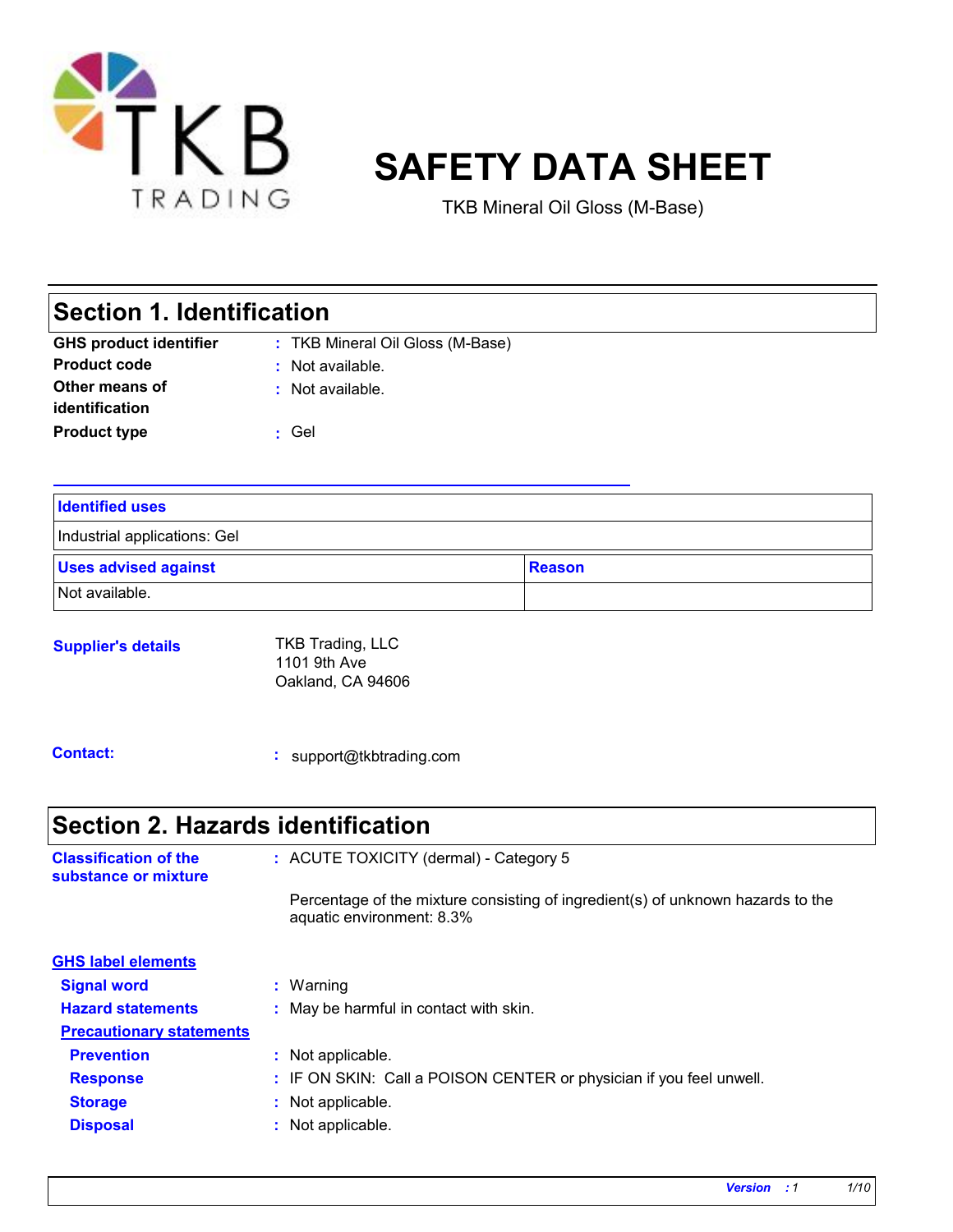### **Section 2. Hazards identification**

**result in classification**

**Other hazards which do not** : Defatting to the skin. Prolonged or repeated contact may dry skin and cause irritation.

### **Section 3. Composition/information on ingredients**

| <b>Substance/mixture</b> | : Mixture          |
|--------------------------|--------------------|
| <b>Other means of</b>    | $:$ Not available. |
| identification           |                    |

#### **CAS number/other identifiers**

| <b>CAS number</b> | : Not applicable. |
|-------------------|-------------------|
| <b>EC</b> number  | : Mixture.        |

| <b>Ingredient name</b>                                               |           | <b>CAS number</b> |
|----------------------------------------------------------------------|-----------|-------------------|
| White mineral oil (petroleum)                                        | .≥90      | l 8042-47-5       |
| Benzene, ethenyl-, polymer with 2-methyl-1,3-butadiene, hydrogenated | I≥5 - <10 | 68648-89-5        |

**There are no additional ingredients present which, within the current knowledge of the supplier and in the concentrations applicable, are classified as hazardous to health or the environment and hence require reporting in this section.**

**Occupational exposure limits, if available, are listed in Section 8.**

### **Section 4. First-aid measures**

#### **Description of necessary first aid measures**

| <b>Eye contact</b>                                 | : Immediately flush eyes with plenty of water, occasionally lifting the upper and lower<br>eyelids. Check for and remove any contact lenses. Continue to rinse for at least 10<br>minutes. Get medical attention.                                                                                                                                                                                                                                                                                                                                                                                                                                                                                                                                                                                                            |
|----------------------------------------------------|------------------------------------------------------------------------------------------------------------------------------------------------------------------------------------------------------------------------------------------------------------------------------------------------------------------------------------------------------------------------------------------------------------------------------------------------------------------------------------------------------------------------------------------------------------------------------------------------------------------------------------------------------------------------------------------------------------------------------------------------------------------------------------------------------------------------------|
| <b>Inhalation</b>                                  | : Remove victim to fresh air and keep at rest in a position comfortable for breathing.<br>If not breathing, if breathing is irregular or if respiratory arrest occurs, provide<br>artificial respiration or oxygen by trained personnel. It may be dangerous to the<br>person providing aid to give mouth-to-mouth resuscitation. Get medical attention if<br>adverse health effects persist or are severe. If unconscious, place in recovery<br>position and get medical attention immediately. Maintain an open airway. Loosen<br>tight clothing such as a collar, tie, belt or waistband.                                                                                                                                                                                                                                 |
| <b>Skin contact</b>                                | : Wash skin thoroughly with soap and water or use recognised skin cleanser.<br>Remove contaminated clothing and shoes. Wash contaminated clothing thoroughly<br>with water before removing it, or wear gloves. Continue to rinse for at least 10<br>minutes. Get medical attention if adverse health effects persist or are severe. If<br>necessary, call a poison center or physician. Wash clothing before reuse. Clean<br>shoes thoroughly before reuse.                                                                                                                                                                                                                                                                                                                                                                  |
| <b>Ingestion</b>                                   | : Wash out mouth with water. Remove dentures if any. Remove victim to fresh air<br>and keep at rest in a position comfortable for breathing. If material has been<br>swallowed and the exposed person is conscious, give small quantities of water to<br>drink. Stop if the exposed person feels sick as vomiting may be dangerous. Do not<br>induce vomiting unless directed to do so by medical personnel. If vomiting occurs,<br>the head should be kept low so that vomit does not enter the lungs. Get medical<br>attention if adverse health effects persist or are severe. Never give anything by<br>mouth to an unconscious person. If unconscious, place in recovery position and get<br>medical attention immediately. Maintain an open airway. Loosen tight clothing such<br>as a collar, tie, belt or waistband. |
| Most important symptoms/effects, acute and delayed |                                                                                                                                                                                                                                                                                                                                                                                                                                                                                                                                                                                                                                                                                                                                                                                                                              |

**Most important symptoms/effects, acute and delayed**

| <b>Potential acute health effects</b> |            |
|---------------------------------------|------------|
| Eye contact                           | $:$ No kno |

Io known significant effects or critical hazards.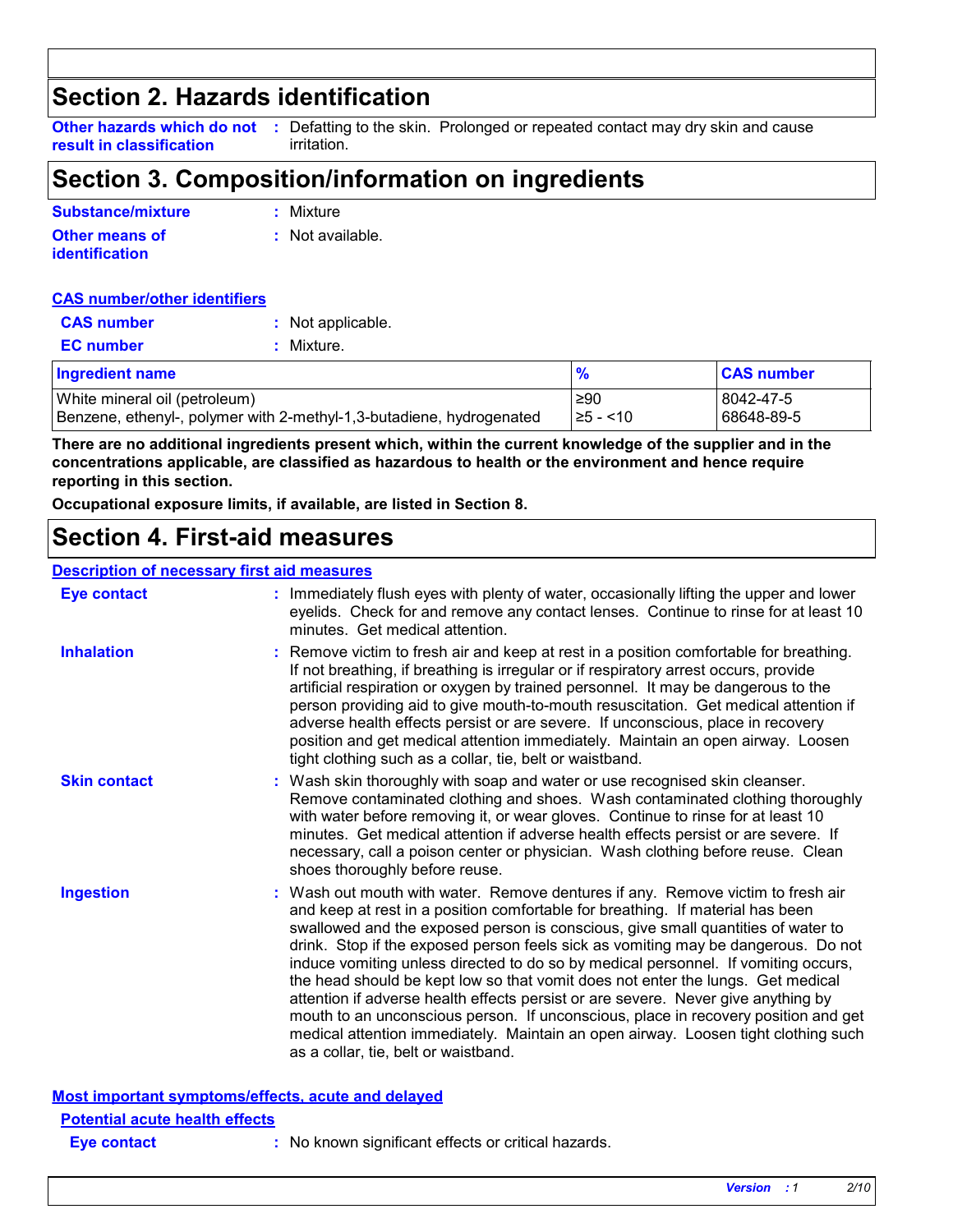## **Section 4. First-aid measures**

| <b>Inhalation</b>                   | : No known significant effects or critical hazards.                                                                                                                                                                                                                      |
|-------------------------------------|--------------------------------------------------------------------------------------------------------------------------------------------------------------------------------------------------------------------------------------------------------------------------|
| <b>Skin contact</b>                 | : May be harmful in contact with skin. Defatting to the skin. May cause skin dryness<br>and irritation.                                                                                                                                                                  |
| <b>Ingestion</b>                    | : No known significant effects or critical hazards.                                                                                                                                                                                                                      |
| <b>Over-exposure signs/symptoms</b> |                                                                                                                                                                                                                                                                          |
| <b>Eye contact</b>                  | : No specific data.                                                                                                                                                                                                                                                      |
| <b>Inhalation</b>                   | : No specific data.                                                                                                                                                                                                                                                      |
| <b>Skin contact</b>                 | : Adverse symptoms may include the following:<br>irritation<br>dryness<br>cracking                                                                                                                                                                                       |
| <b>Ingestion</b>                    | : No specific data.                                                                                                                                                                                                                                                      |
|                                     | Indication of immediate medical attention and special treatment needed, if necessary                                                                                                                                                                                     |
| <b>Notes to physician</b>           | : Treat symptomatically. Contact poison treatment specialist immediately if large<br>quantities have been ingested or inhaled.                                                                                                                                           |
| <b>Specific treatments</b>          | : No specific treatment.                                                                                                                                                                                                                                                 |
| <b>Protection of first-aiders</b>   | : No action shall be taken involving any personal risk or without suitable training. It<br>may be dangerous to the person providing aid to give mouth-to-mouth resuscitation.<br>Wash contaminated clothing thoroughly with water before removing it, or wear<br>gloves. |
|                                     |                                                                                                                                                                                                                                                                          |

**See toxicological information (Section 11)**

### **Section 5. Fire-fighting measures**

| <b>Extinguishing media</b>                               |                                                                                                                                                                                                     |
|----------------------------------------------------------|-----------------------------------------------------------------------------------------------------------------------------------------------------------------------------------------------------|
| <b>Suitable extinguishing</b><br>media                   | : Use dry chemical, $CO2$ , alcohol-resistant foam or water spray (fog).                                                                                                                            |
| <b>Unsuitable extinguishing</b><br>media                 | : Do not use water jet.                                                                                                                                                                             |
| <b>Specific hazards arising</b><br>from the chemical     | : In a fire or if heated, a pressure increase will occur and the container may burst.                                                                                                               |
| <b>Hazardous thermal</b><br>decomposition products       | : Decomposition products may include the following materials:<br>carbon dioxide<br>carbon monoxide                                                                                                  |
| <b>Special protective actions</b><br>for fire-fighters   | : Promptly isolate the scene by removing all persons from the vicinity of the incident if<br>there is a fire. No action shall be taken involving any personal risk or without<br>suitable training. |
| <b>Special protective</b><br>equipment for fire-fighters | : Fire-fighters should wear appropriate protective equipment and self-contained<br>breathing apparatus (SCBA) with a full face-piece operated in positive pressure<br>mode.                         |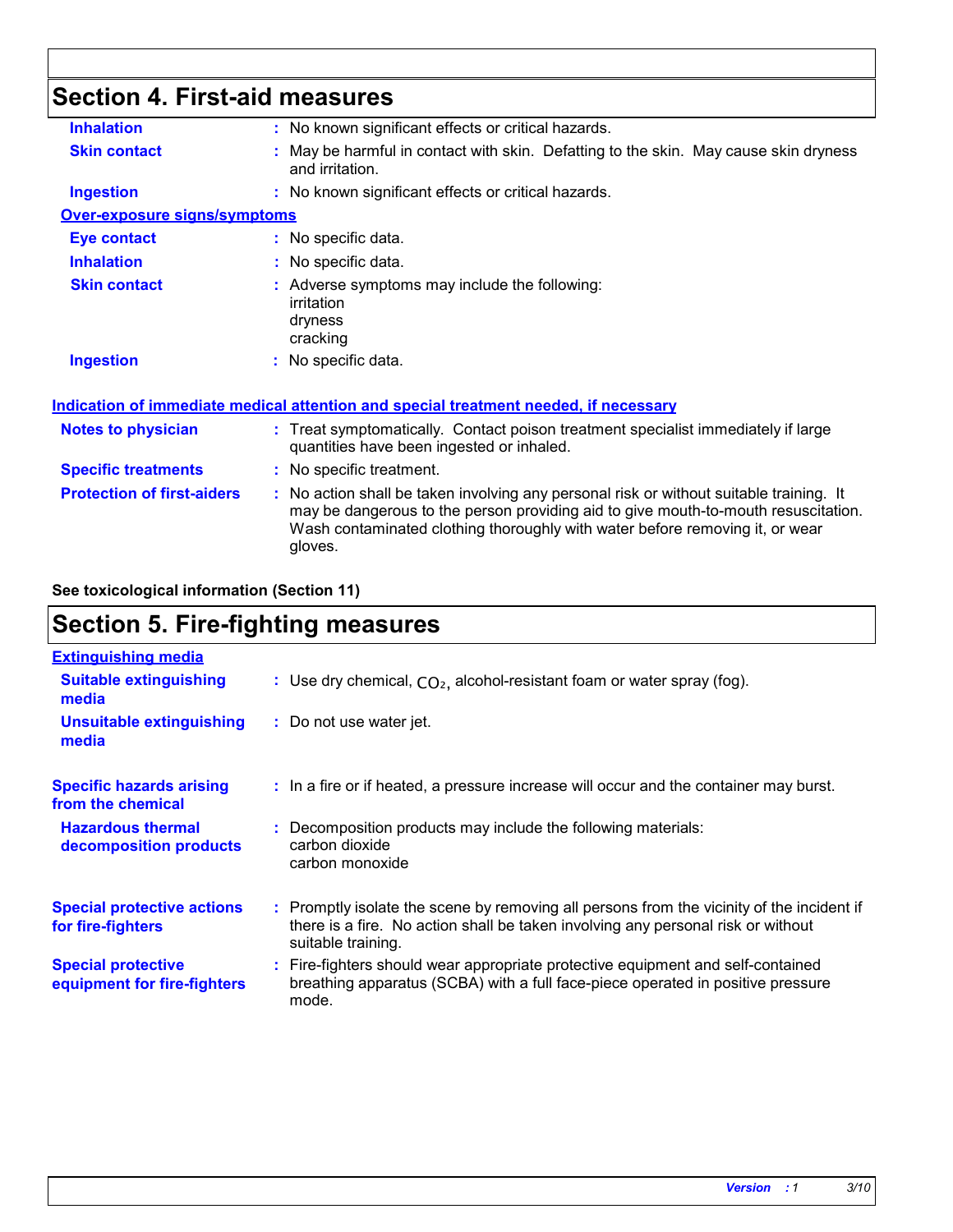### **Section 6. Accidental release measures**

| <b>Personal precautions, protective equipment and emergency procedures</b> |                                                                                                                                                                                                                                                                                                                                                                                                                                                                                                                                                                                                                                                                                                                   |  |
|----------------------------------------------------------------------------|-------------------------------------------------------------------------------------------------------------------------------------------------------------------------------------------------------------------------------------------------------------------------------------------------------------------------------------------------------------------------------------------------------------------------------------------------------------------------------------------------------------------------------------------------------------------------------------------------------------------------------------------------------------------------------------------------------------------|--|
| For non-emergency<br>personnel                                             | : No action shall be taken involving any personal risk or without suitable training.<br>Evacuate surrounding areas. Keep unnecessary and unprotected personnel from<br>entering. Do not touch or walk through spilt material. Avoid breathing vapour or<br>mist. Provide adequate ventilation. Wear appropriate respirator when ventilation is<br>inadequate. Put on appropriate personal protective equipment.                                                                                                                                                                                                                                                                                                   |  |
|                                                                            | For emergency responders : If specialised clothing is required to deal with the spillage, take note of any<br>information in Section 8 on suitable and unsuitable materials. See also the<br>information in "For non-emergency personnel".                                                                                                                                                                                                                                                                                                                                                                                                                                                                        |  |
| <b>Environmental precautions</b>                                           | : Avoid dispersal of spilt material and runoff and contact with soil, waterways, drains<br>and sewers. Inform the relevant authorities if the product has caused environmental<br>pollution (sewers, waterways, soil or air).                                                                                                                                                                                                                                                                                                                                                                                                                                                                                     |  |
| <b>Methods and material for containment and cleaning up</b>                |                                                                                                                                                                                                                                                                                                                                                                                                                                                                                                                                                                                                                                                                                                                   |  |
| <b>Small spill</b>                                                         | : Stop leak if without risk. Move containers from spill area. Dilute with water and mop<br>up if water-soluble. Alternatively, or if water-insoluble, absorb with an inert dry<br>material and place in an appropriate waste disposal container. Dispose of via a<br>licensed waste disposal contractor.                                                                                                                                                                                                                                                                                                                                                                                                          |  |
| <b>Large spill</b>                                                         | : Stop leak if without risk. Move containers from spill area. Approach the release<br>from upwind. Prevent entry into sewers, water courses, basements or confined<br>areas. Wash spillages into an effluent treatment plant or proceed as follows.<br>Contain and collect spillage with non-combustible, absorbent material e.g. sand,<br>earth, vermiculite or diatomaceous earth and place in container for disposal<br>according to local regulations (see Section 13). Dispose of via a licensed waste<br>disposal contractor. Contaminated absorbent material may pose the same hazard<br>as the spilt product. Note: see Section 1 for emergency contact information and<br>Section 13 for waste disposal. |  |

### **Section 7. Handling and storage**

| <b>Precautions for safe handling</b>                                             |                                                                                                                                                                                                                                                                                                                                                                                                                                                                                                                |
|----------------------------------------------------------------------------------|----------------------------------------------------------------------------------------------------------------------------------------------------------------------------------------------------------------------------------------------------------------------------------------------------------------------------------------------------------------------------------------------------------------------------------------------------------------------------------------------------------------|
| <b>Protective measures</b>                                                       | : Put on appropriate personal protective equipment (see Section 8). Do not ingest.<br>Avoid contact with eyes, skin and clothing. Avoid breathing vapour or mist. Keep in<br>the original container or an approved alternative made from a compatible material,<br>kept tightly closed when not in use. Empty containers retain product residue and<br>can be hazardous. Do not reuse container.                                                                                                               |
| <b>Advice on general</b><br>occupational hygiene                                 | : Eating, drinking and smoking should be prohibited in areas where this material is<br>handled, stored and processed. Workers should wash hands and face before<br>eating, drinking and smoking. Remove contaminated clothing and protective<br>equipment before entering eating areas. See also Section 8 for additional<br>information on hygiene measures.                                                                                                                                                  |
| <b>Conditions for safe storage,</b><br>including any<br><b>incompatibilities</b> | : Store in accordance with local regulations. Store in original container protected<br>from direct sunlight in a dry, cool and well-ventilated area, away from incompatible<br>materials (see Section 10) and food and drink. Keep container tightly closed and<br>sealed until ready for use. Containers that have been opened must be carefully<br>resealed and kept upright to prevent leakage. Do not store in unlabelled containers.<br>Use appropriate containment to avoid environmental contamination. |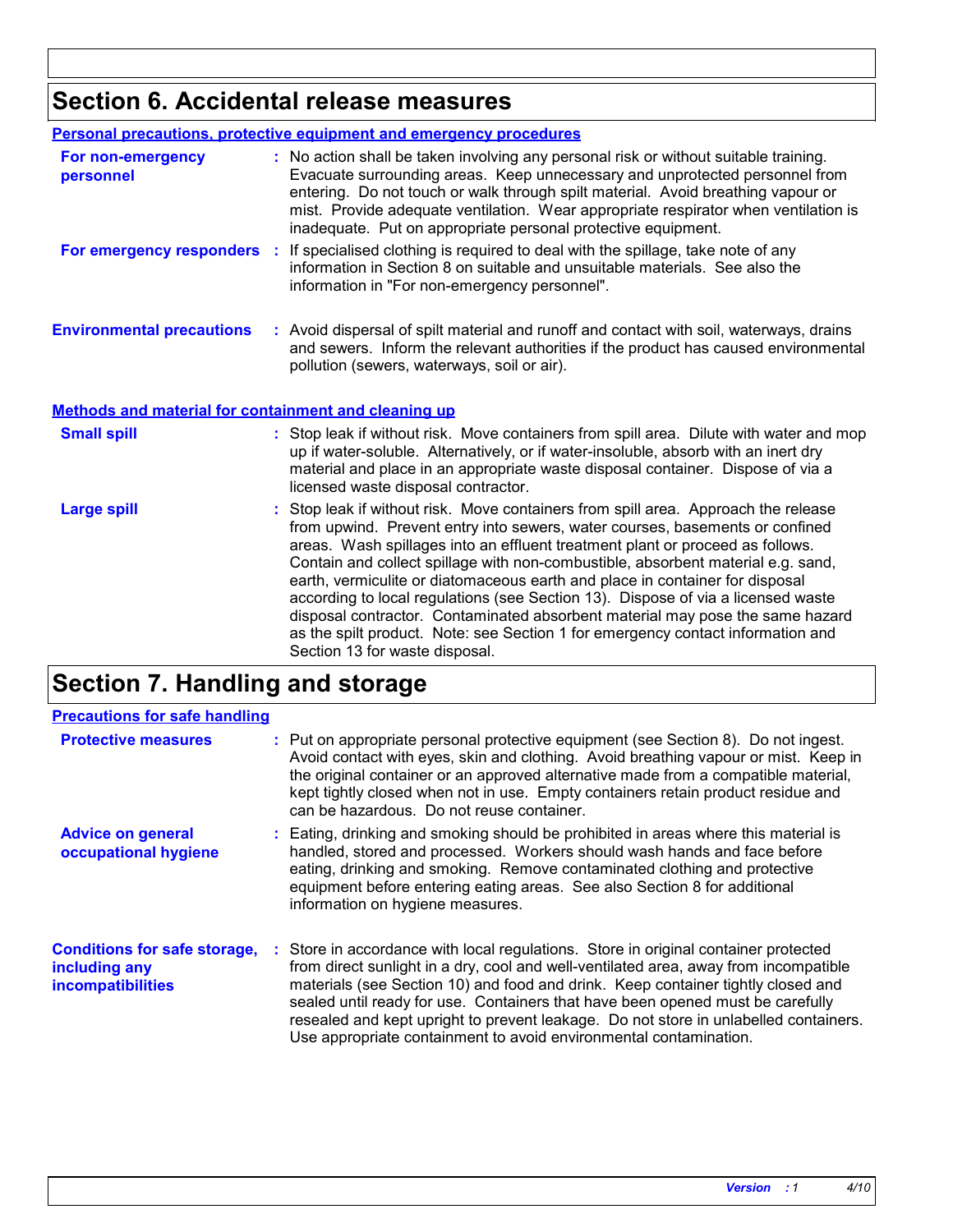### **Section 8. Exposure controls/personal protection**

#### **Control parameters**

### **Occupational exposure limits**

| <b>Ingredient name</b>                     |               | <b>Exposure limits</b>                                                                                                                                                                                                                                                                                                                                                                                                                                                                                                                                                                                      |  |
|--------------------------------------------|---------------|-------------------------------------------------------------------------------------------------------------------------------------------------------------------------------------------------------------------------------------------------------------------------------------------------------------------------------------------------------------------------------------------------------------------------------------------------------------------------------------------------------------------------------------------------------------------------------------------------------------|--|
| White mineral oil (petroleum)              |               | ACGIH TLV (United States, 4/2014).<br>TWA: 5 mg/m <sup>3</sup> 8 hours. Form: Inhalable<br>fraction                                                                                                                                                                                                                                                                                                                                                                                                                                                                                                         |  |
| <b>Appropriate engineering</b><br>controls | contaminants. | : Good general ventilation should be sufficient to control worker exposure to airborne                                                                                                                                                                                                                                                                                                                                                                                                                                                                                                                      |  |
| <b>Environmental exposure</b><br>controls  |               | : Emissions from ventilation or work process equipment should be checked to ensure<br>they comply with the requirements of environmental protection legislation. In some<br>cases, fume scrubbers, filters or engineering modifications to the process<br>equipment will be necessary to reduce emissions to acceptable levels.                                                                                                                                                                                                                                                                             |  |
| <b>Individual protection measures</b>      |               |                                                                                                                                                                                                                                                                                                                                                                                                                                                                                                                                                                                                             |  |
| <b>Hygiene measures</b>                    |               | : Wash hands, forearms and face thoroughly after handling chemical products, before<br>eating, smoking and using the lavatory and at the end of the working period.<br>Appropriate techniques should be used to remove potentially contaminated clothing.<br>Wash contaminated clothing before reusing. Ensure that eyewash stations and<br>safety showers are close to the workstation location.                                                                                                                                                                                                           |  |
| <b>Eye/face protection</b>                 | side-shields. | : Safety eyewear complying with an approved standard should be used when a risk<br>assessment indicates this is necessary to avoid exposure to liquid splashes, mists,<br>gases or dusts. If contact is possible, the following protection should be worn,<br>unless the assessment indicates a higher degree of protection: safety glasses with                                                                                                                                                                                                                                                            |  |
| <b>Skin protection</b>                     |               |                                                                                                                                                                                                                                                                                                                                                                                                                                                                                                                                                                                                             |  |
| <b>Hand protection</b>                     | estimated.    | : Chemical-resistant, impervious gloves complying with an approved standard should<br>be worn at all times when handling chemical products if a risk assessment indicates<br>this is necessary. Considering the parameters specified by the glove manufacturer,<br>check during use that the gloves are still retaining their protective properties. It<br>should be noted that the time to breakthrough for any glove material may be<br>different for different glove manufacturers. In the case of mixtures, consisting of<br>several substances, the protection time of the gloves cannot be accurately |  |
| <b>Body protection</b>                     |               | Personal protective equipment for the body should be selected based on the task<br>being performed and the risks involved and should be approved by a specialist<br>before handling this product.                                                                                                                                                                                                                                                                                                                                                                                                           |  |
| <b>Other skin protection</b>               |               | : Appropriate footwear and any additional skin protection measures should be<br>selected based on the task being performed and the risks involved and should be<br>approved by a specialist before handling this product.                                                                                                                                                                                                                                                                                                                                                                                   |  |
| <b>Respiratory protection</b>              |               | : Use a properly fitted, air-purifying or air-fed respirator complying with an approved<br>standard if a risk assessment indicates this is necessary. Respirator selection must<br>be based on known or anticipated exposure levels, the hazards of the product and<br>the safe working limits of the selected respirator.                                                                                                                                                                                                                                                                                  |  |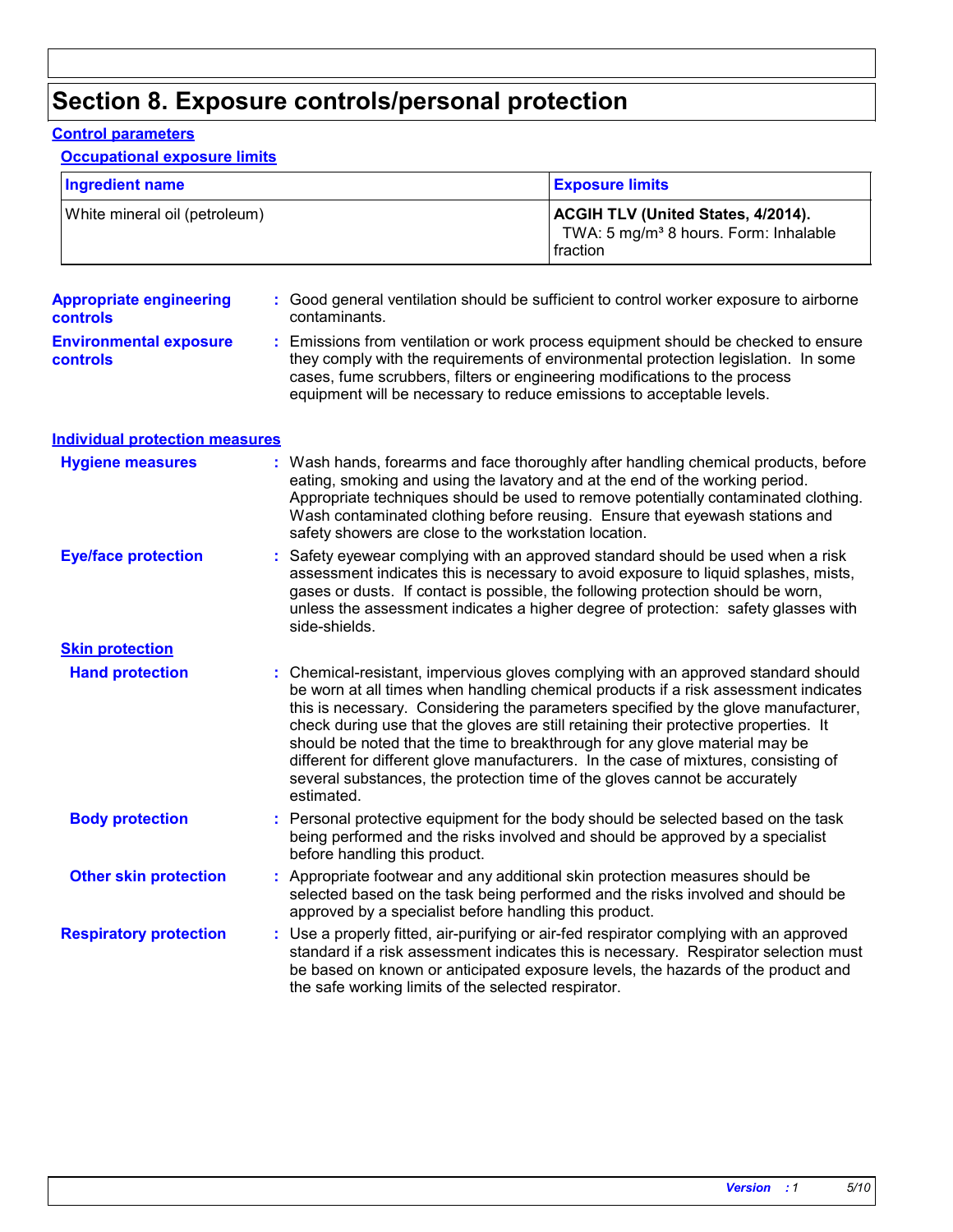### **Section 9. Physical and chemical properties**

| <b>Appearance</b>                                 |                                                                 |
|---------------------------------------------------|-----------------------------------------------------------------|
| <b>Physical state</b>                             | $:$ Liquid. [Gel]                                               |
| <b>Colour</b>                                     | : Clear. Colourless.                                            |
| <b>Odour</b>                                      | Odourless.                                                      |
| <b>Odour threshold</b>                            | : Not available.                                                |
| pH                                                | Not available.                                                  |
| <b>Melting point</b>                              | : Not available.                                                |
| <b>Boiling point</b>                              | Not available.                                                  |
| <b>Flash point</b>                                | Open cup: >175°C (>347°F) [Cleveland.]                          |
| <b>Evaporation rate</b>                           | Not available.                                                  |
| <b>Flammability (solid, gas)</b>                  | $:$ Not available.                                              |
| Lower and upper explosive<br>(flammable) limits   | : Not available.                                                |
| <b>Vapour pressure</b>                            | : Not available.                                                |
| <b>Vapour density</b>                             | : Not available.                                                |
| <b>Relative density</b>                           | : 0.84                                                          |
| <b>Solubility</b>                                 | Insoluble in the following materials: cold water and hot water. |
| <b>Partition coefficient: n-</b><br>octanol/water | : Not available.                                                |
| <b>Auto-ignition temperature</b>                  | : Not available.                                                |
| <b>Decomposition temperature</b>                  | $:$ Not available.                                              |
| <b>Viscosity</b>                                  | Kinematic (40°C (104°F)): >0.25 cm <sup>2</sup> /s (>25 cSt)    |

### **Section 10. Stability and reactivity**

| <b>Reactivity</b>                            | : No specific test data related to reactivity available for this product or its ingredients.              |
|----------------------------------------------|-----------------------------------------------------------------------------------------------------------|
| <b>Chemical stability</b>                    | : The product is stable.                                                                                  |
| <b>Possibility of hazardous</b><br>reactions | : Under normal conditions of storage and use, hazardous reactions will not occur.                         |
| <b>Conditions to avoid</b>                   | : No specific data.                                                                                       |
| <b>Incompatible materials</b>                | : No specific data.                                                                                       |
| <b>Hazardous decomposition</b><br>products   | : Under normal conditions of storage and use, hazardous decomposition products<br>should not be produced. |

### **Section 11. Toxicological information**

**Information on toxicological effects**

**Acute toxicity**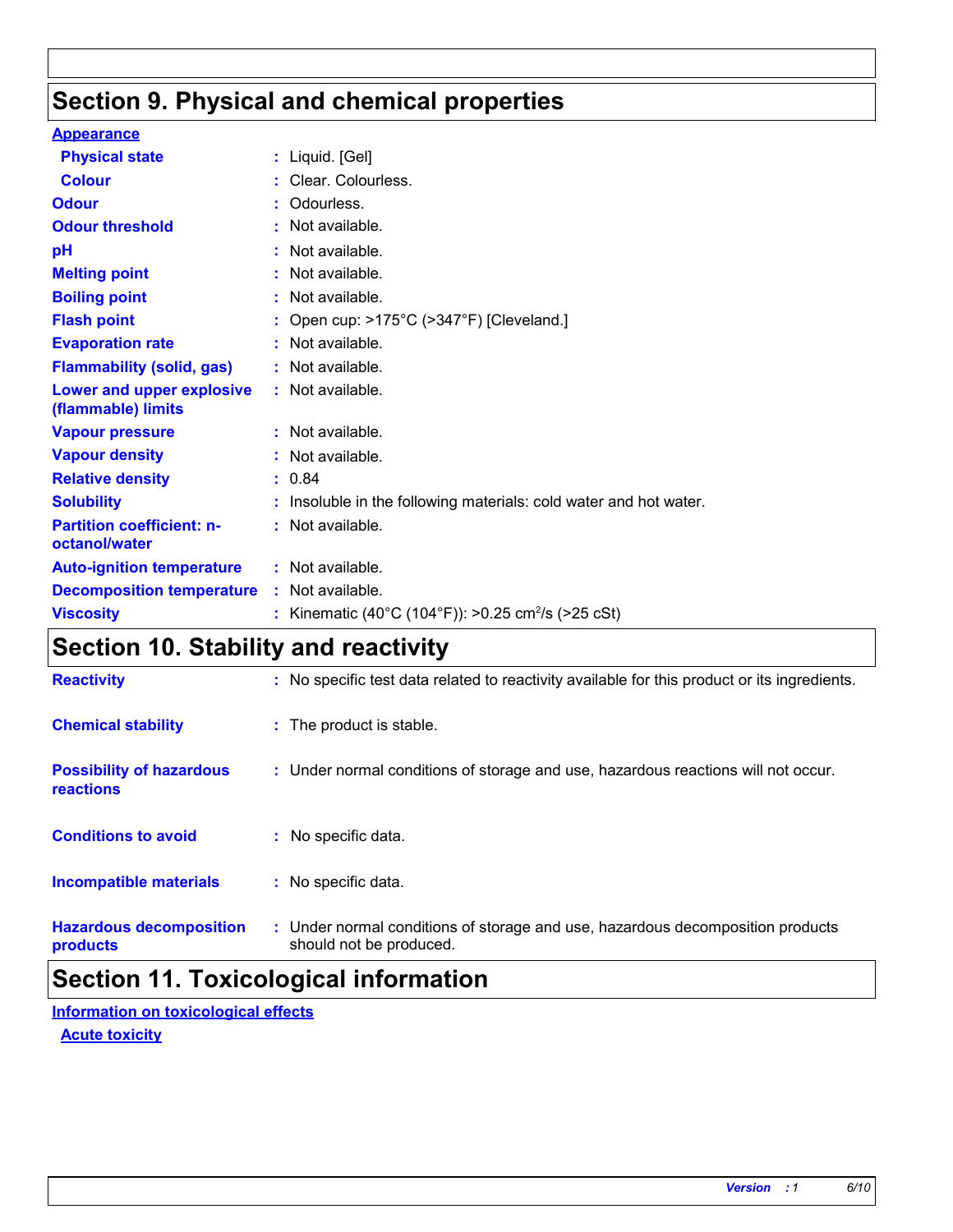### **Section 11. Toxicological information**

| <b>Product/ingredient name</b>                                             | <b>Result</b>                                                                                 | <b>Species</b> | <b>Dose</b>                             | <b>Exposure</b> |
|----------------------------------------------------------------------------|-----------------------------------------------------------------------------------------------|----------------|-----------------------------------------|-----------------|
|                                                                            | White mineral oil (petroleum) LC50 Inhalation Dusts and mists Rat<br>LD50 Dermal<br>LD50 Oral | Rabbit<br>Rat  | $>5$ mg/l<br>>2000 mg/kg<br>>5000 mg/kg | 4 hours         |
| Benzene, ethenyl-, polymer<br>with 2-methyl-1,3-butadiene,<br>hydrogenated | LD50 Dermal                                                                                   | Rabbit         | >2000 mg/kg                             |                 |
|                                                                            | LD50 Oral                                                                                     | Rat            | >2000 mg/kg                             |                 |

#### **Irritation/Corrosion**

Not available.

#### **Sensitisation**

Not available.

#### **Mutagenicity**

Not available.

#### **Carcinogenicity**

Not available.

**Conclusion/Summary :** The classification as a carcinogen need not apply as it can be shown that the substance contains less than 3 % DMSO extract as measured by IP 346.

#### **Reproductive toxicity**

Not available.

#### **Teratogenicity**

Not available.

#### **Specific target organ toxicity (single exposure)**

Not available.

#### **Specific target organ toxicity (repeated exposure)**

Not available.

#### **Aspiration hazard**

| <b>Name</b>                   | Result                                    |
|-------------------------------|-------------------------------------------|
| White mineral oil (petroleum) | ASPIRATION HAZARD - Category <sup>1</sup> |

| Information on the likely<br>routes of exposure | : Routes of entry anticipated: Oral, Dermal, Inhalation.                                                |
|-------------------------------------------------|---------------------------------------------------------------------------------------------------------|
| <b>Potential acute health effects</b>           |                                                                                                         |
| <b>Eye contact</b>                              | : No known significant effects or critical hazards.                                                     |
| <b>Inhalation</b>                               | : No known significant effects or critical hazards.                                                     |
| <b>Skin contact</b>                             | : May be harmful in contact with skin. Defatting to the skin. May cause skin dryness<br>and irritation. |
| <b>Ingestion</b>                                | : No known significant effects or critical hazards.                                                     |
|                                                 | <u>Symptoms related to the physical, chemical and toxicological characteristics</u>                     |
| Eye contact                                     | : No specific data.                                                                                     |
| <b>Inhalation</b>                               | : No specific data.                                                                                     |
|                                                 |                                                                                                         |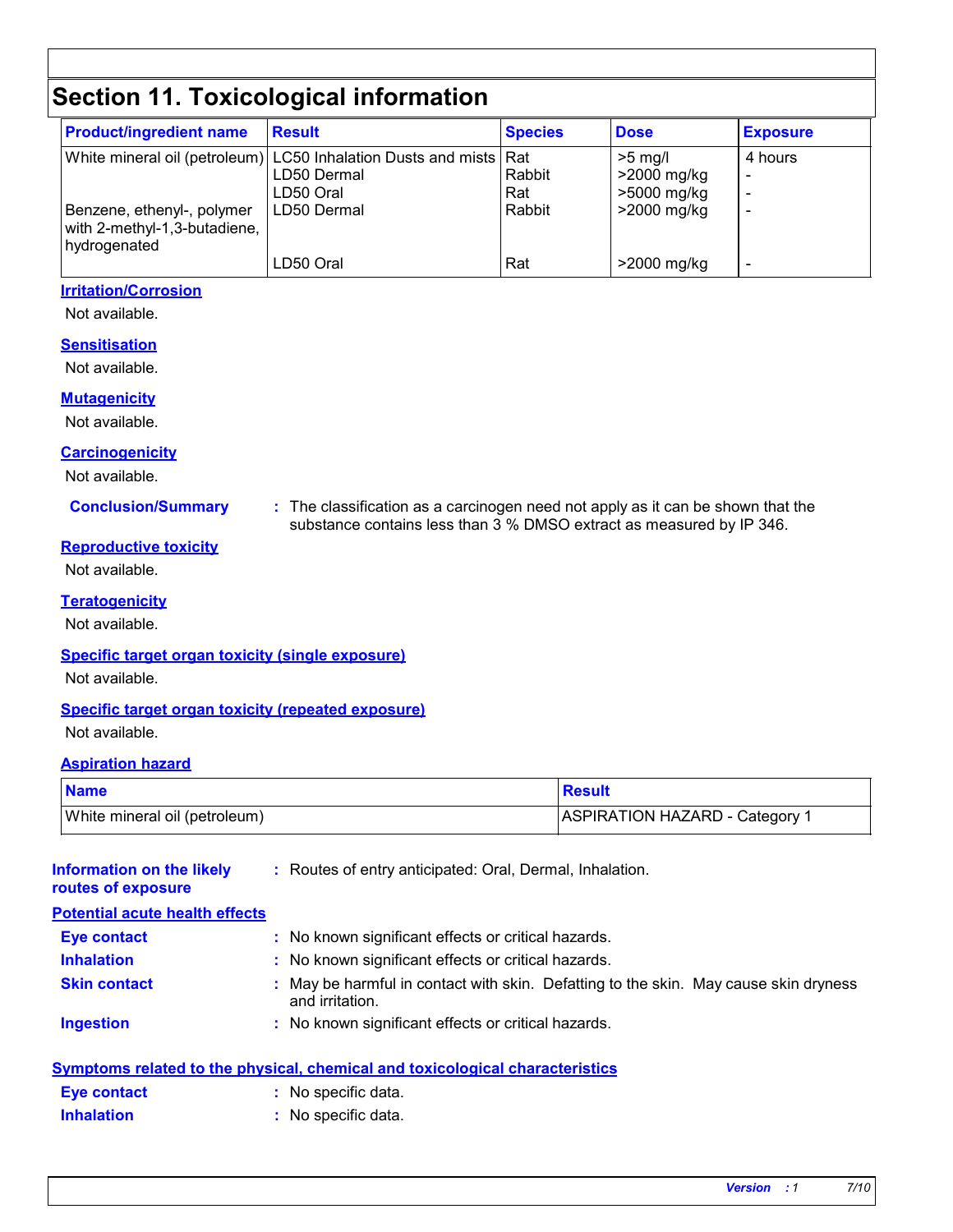### **Section 11. Toxicological information**

| <b>Skin contact</b>                               | : Adverse symptoms may include the following:<br>irritation<br>dryness<br>cracking                         |
|---------------------------------------------------|------------------------------------------------------------------------------------------------------------|
| <b>Ingestion</b>                                  | : No specific data.                                                                                        |
|                                                   | Delayed and immediate effects and also chronic effects from short and long term exposure                   |
| <b>Short term exposure</b>                        |                                                                                                            |
| <b>Potential immediate</b><br>effects             | : Not available.                                                                                           |
| <b>Potential delayed effects</b>                  | : Not available.                                                                                           |
| <b>Long term exposure</b>                         |                                                                                                            |
| <b>Potential immediate</b><br>effects             | : Not available.                                                                                           |
| <b>Potential delayed effects : Not available.</b> |                                                                                                            |
| <b>Potential chronic health effects</b>           |                                                                                                            |
| Not available.                                    |                                                                                                            |
| <b>General</b>                                    | : Prolonged or repeated contact can defat the skin and lead to irritation, cracking and/<br>or dermatitis. |
| <b>Carcinogenicity</b>                            | : No known significant effects or critical hazards.                                                        |
| <b>Mutagenicity</b>                               | : No known significant effects or critical hazards.                                                        |
| <b>Teratogenicity</b>                             | : No known significant effects or critical hazards.                                                        |
| <b>Developmental effects</b>                      | : No known significant effects or critical hazards.                                                        |
| <b>Fertility effects</b>                          | : No known significant effects or critical hazards.                                                        |

#### **Numerical measures of toxicity**

**Acute toxicity estimates**

| Route  | <b>ATE value</b> |
|--------|------------------|
| Oral   | 30120.5 mg/kg    |
| Dermal | 2505.5 mg/kg     |

### **Section 12. Ecological information**

#### **Toxicity**

| <b>Product/ingredient name</b>                     | Result                 | <b>Species</b> | <b>Exposure</b> |
|----------------------------------------------------|------------------------|----------------|-----------------|
| White mineral oil (petroleum) Acute LC50 >100 mg/l |                        | Daphnia        | 48 hours        |
|                                                    | Acute LC50 >10000 mg/l | Fish           | 96 hours        |

#### **Persistence and degradability**

| <b>Product/ingredient name</b>   | <b>Aquatic half-life</b> | <b>Photolysis</b> | Biodegradability |
|----------------------------------|--------------------------|-------------------|------------------|
| White mineral oil (petroleum)  - |                          |                   | IInherent        |

#### **Bioaccumulative potential**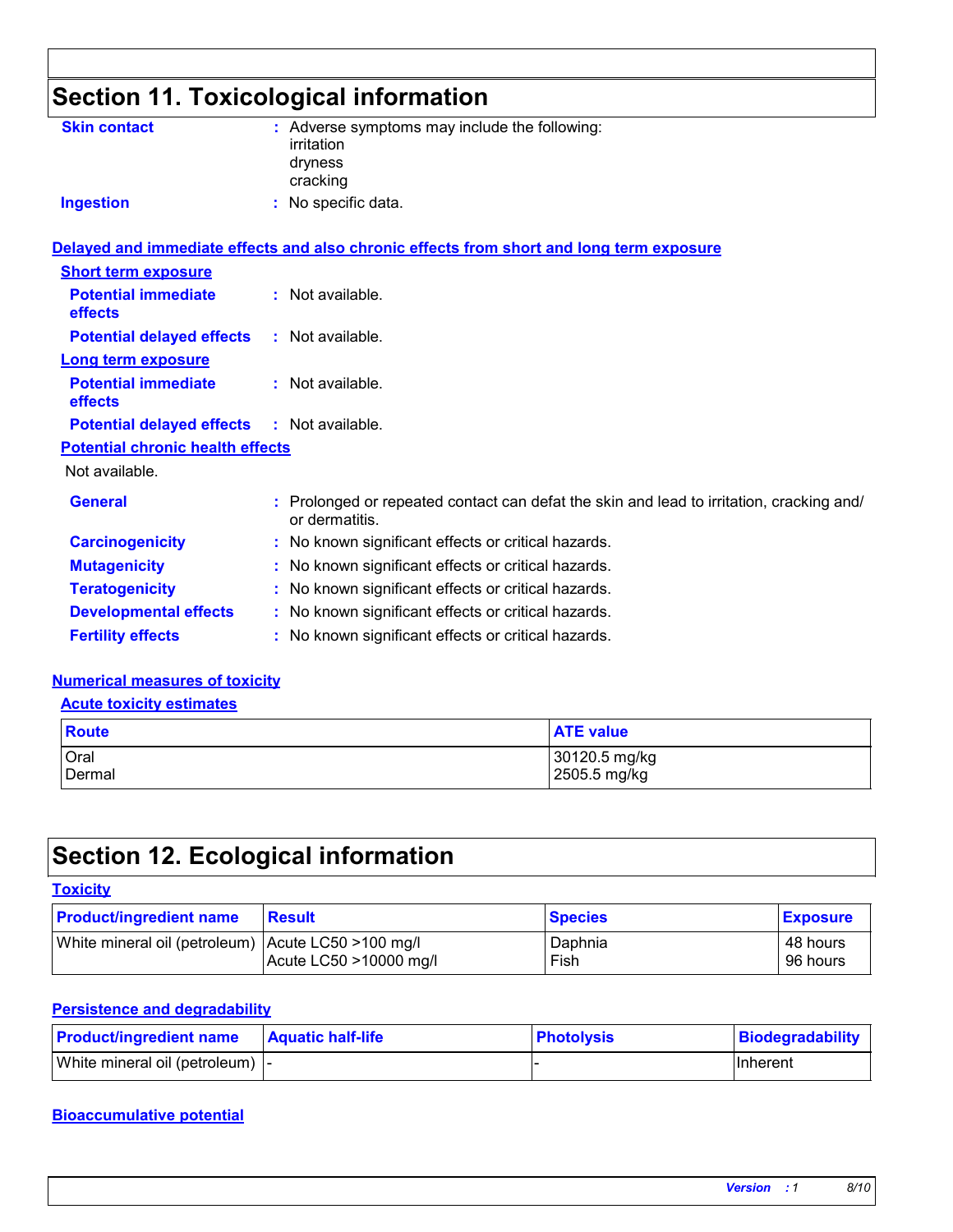### **Section 12. Ecological information**

| <b>Product/ingredient name</b>    | $\mathsf{LoaP}_\mathsf{ow}$ | <b>BCF</b> | <b>Potential</b> |
|-----------------------------------|-----------------------------|------------|------------------|
| White mineral oil (petroleum)  >6 |                             |            | high             |

#### **Mobility in soil**

**Soil/water partition coefficient (KOC)**

**Other adverse effects** : No known significant effects or critical hazards.

### **Section 13. Disposal considerations**

- **Disposal methods :**
- The generation of waste should be avoided or minimised wherever possible. Disposal of this product, solutions and any by-products should at all times comply with the requirements of environmental protection and waste disposal legislation and any regional local authority requirements. Dispose of surplus and nonrecyclable products via a licensed waste disposal contractor. Waste should not be disposed of untreated to the sewer unless fully compliant with the requirements of all authorities with jurisdiction. Waste packaging should be recycled. Incineration or landfill should only be considered when recycling is not feasible. This material and its container must be disposed of in a safe way. Care should be taken when handling emptied containers that have not been cleaned or rinsed out. Empty containers or liners may retain some product residues. Avoid dispersal of spilt material and runoff and contact with soil, waterways, drains and sewers.

### **Section 14. Transport information**

|           | UN             | <b>IMDG</b>    | <b>IATA</b>    |
|-----------|----------------|----------------|----------------|
| UN number | Not regulated. | Not regulated. | Not regulated. |

**Special precautions for user Transport within user's premises:** always transport in closed containers that are **:** upright and secure. Ensure that persons transporting the product know what to do in the event of an accident or spillage.

**Transport in bulk according :** Not available. **to Annex II of MARPOL 73/78 and the IBC Code**

### **Section 15. Regulatory information**

| <b>Safety, health and</b><br>environmental regulations<br>specific for the product | : No known specific national and/or regional regulations applicable to this product<br>(including its ingredients). |
|------------------------------------------------------------------------------------|---------------------------------------------------------------------------------------------------------------------|
| <b>International lists</b>                                                         |                                                                                                                     |
| <b>National inventory</b>                                                          |                                                                                                                     |
| <b>Australia</b>                                                                   | : Not determined.                                                                                                   |
| <b>Canada</b>                                                                      | : Not determined.                                                                                                   |
| <b>China</b>                                                                       | : Not determined.                                                                                                   |
| <b>Europe</b>                                                                      | : Not determined.                                                                                                   |
| <b>Japan</b>                                                                       | : Not determined.                                                                                                   |
| <b>Malaysia</b>                                                                    | Not determined.                                                                                                     |
| <b>New Zealand</b>                                                                 | : Not determined.                                                                                                   |